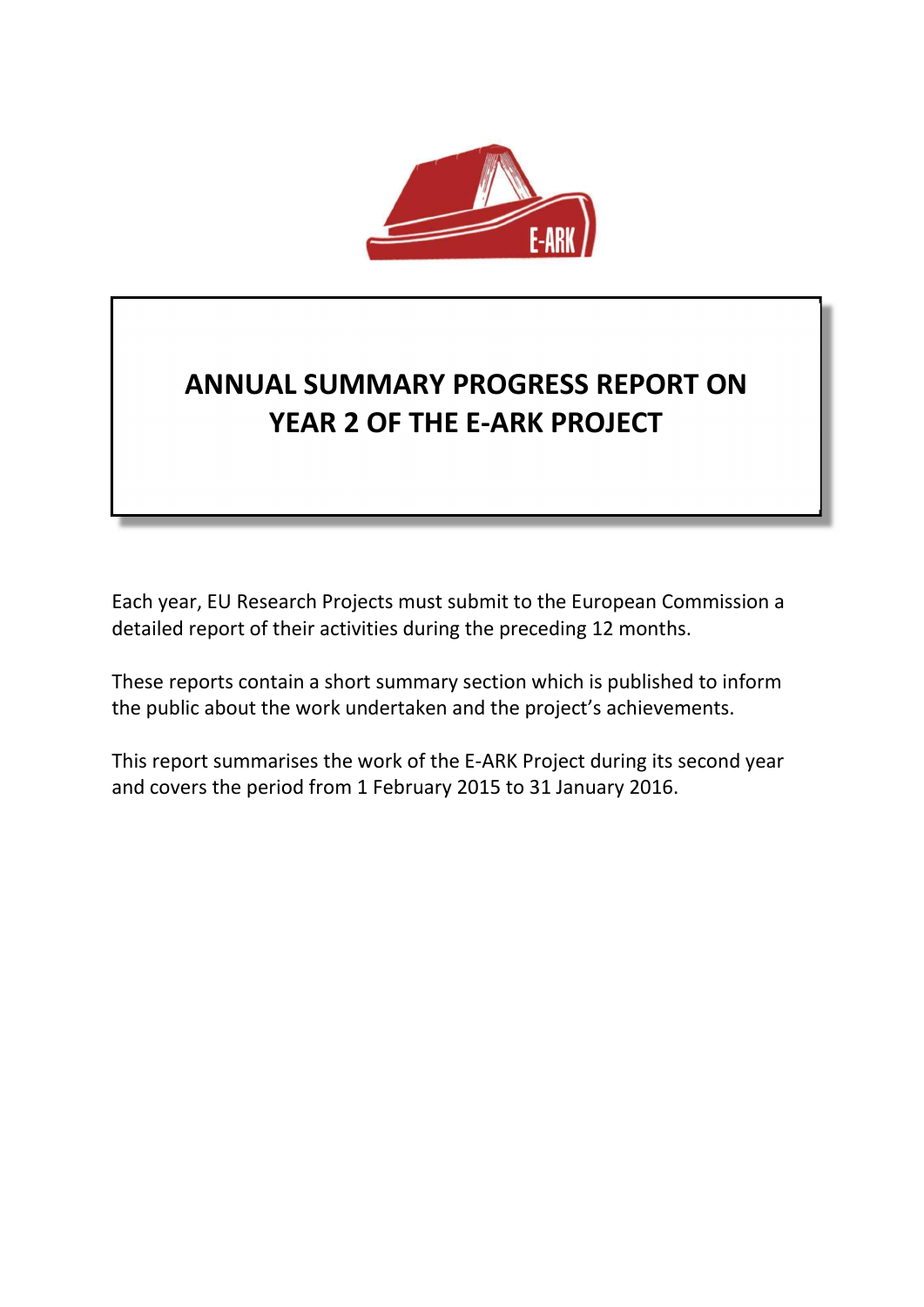

# **ANNUAL SUMMARY PROGRESS REPORT ON YEAR 2 OF THE E-ARK PROJECT**

# **Overview and objectives**

The E-ARK project goal is to pilot archival services to keep digital records authentic and usable based on current best practices which address the three main endeavours of an archive: acquiring, preserving and enabling re-use of information. The potential benefits for public agencies, citizens and business will be demonstrated by providing easy and efficient access to the archived records. Archival processes at a pan-European level will be harmonized, supported by guidelines and recommended practices that will cater for a range of data from different types of source including record management systems and databases. The E-ARK approach will be public-facing, open source, robust, replicable and scalable, and will address a wide range of organisations, taking full account of legal constraints.

The following specific objectives for this year have been achieved. We have built upon the year one best practices studies and the draft specifications of two of the Information Packages (IPs) in order to develop pilot versions of the Submission IP (SIP) and the Archival IP (AIP), and further develop the draft specification of the Dissemination IP (DIP). This work has been set in the legal context provided by a comprehensive legal study of the European landscape as it pertains to archives. The General Model, with its overarching workflows, methodology and use cases has been updated in order to provide a current framework for the project. The first versions of the newly integrated / developed open source tools / platforms necessary for supporting the archival processes are ready, as is the Integrated Platform Reference Implementation. We have carried on our "Big Data" work: the faceted search facility has been completed, and work continued on the data mining showcase. The Knowledge Centre has been developed in prototype, and the Maturity Model evaluated and assessed. Our dissemination strategy for the year has focussed on reporting on progress and recruiting early users. We have produced detailed and thorough preparatory material (pilot cards) for running our seven pilots in year three. All deliverables have been submitted on time, and all milestones met.

#### **Co-Ordination (Work Package 1 - WP1) University of Brighton, UK**

#### **Project Management**

E-ARK has been successfully managed throughout the year in accordance with the principles of the Prince 2009, MSP (Managing Successful Programmes) and M\_o\_R (Management of Risk) methodologies. The Project Management Team have maintained regular contact with all work packages through fortnightly teleconferences and occasional face-to-race meetings when the opportunity arose through other events having brought project partners together. Once each month, these meetings are extended to include representatives of all Consortium Members, thereby enabling any issue affecting any part of the project to be identified and addressed without delay. Six monthly Project Board meetings have been held as scheduled. A variety of media have been used for intra-project management during the year: Cisco Webex, Sharepoint, Redmine, Github and Google Drive. In January 2016, (the last month of the reporting period) project co-ordination moved to the University of Brighton, the transfer being formally ratified by the EC; the former co-ordinator, UPHEC; and the project partners. The project co-ordination processes / facilities outlined above continued unchanged over the transfer period, thus facilitating continuity of experience for the project partners.

#### **Technical Coordination, National Archives Estonia**

The daily technical management and coordination of E-ARK continued as established during the first year of the project. Virtual technical meetings have been organised on a monthly basis for all technical staff. In addition, three cross work package face-to-face meetings were held:

- February (Portsmouth, UPHEC);
- May (Vienna, AIT);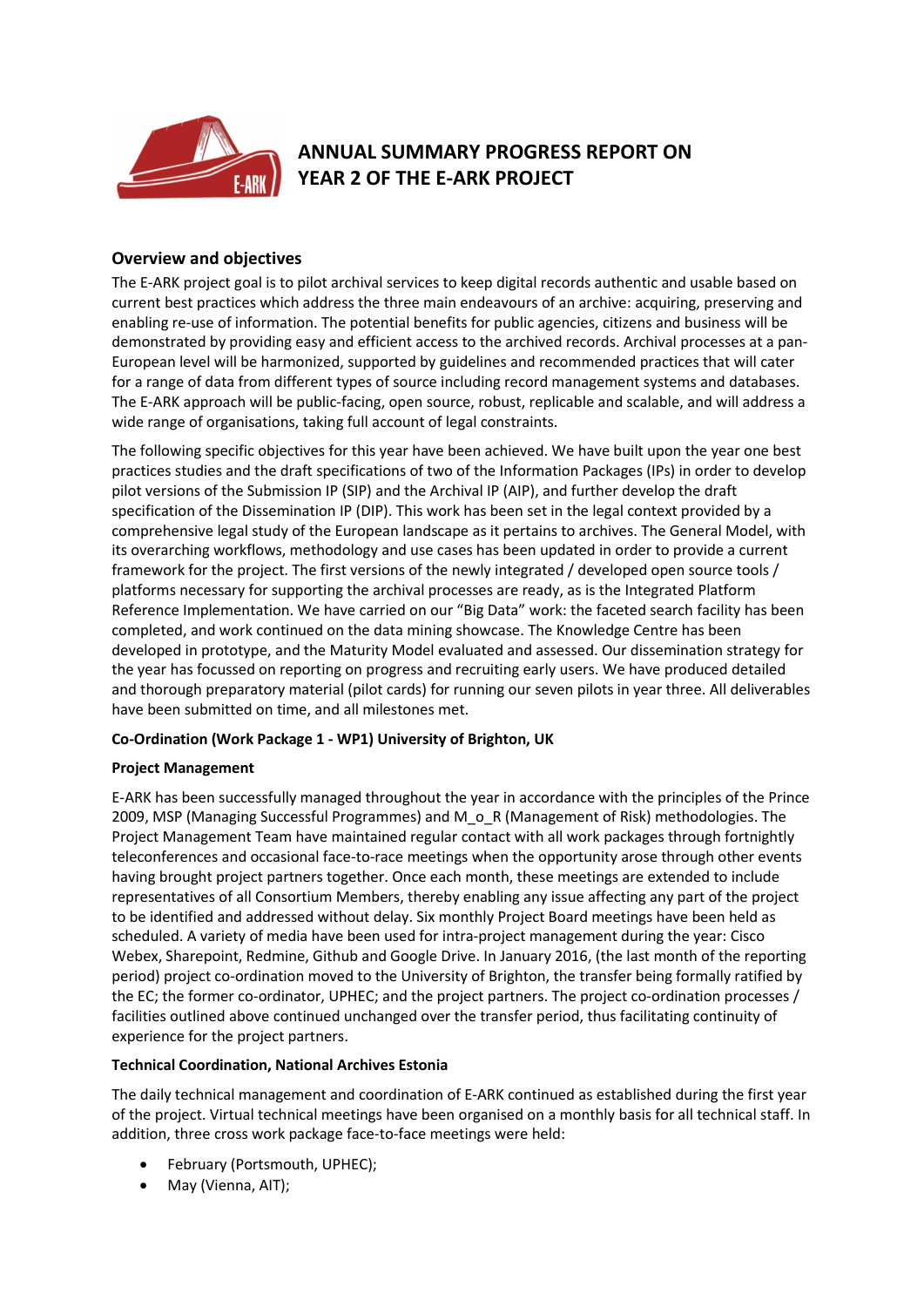• December (Lisbon, IST).

Several targeted cross work package groups have also been set up. Most notably the work on Information Package specifications has been synchronised, resulting in the decision to create an overarching "Common Specification for Information Packages" document which provides the backbone for all more detailed specifications (SIP, AIP, DIP and the E-ARK content types' specifications). Also notable is the collaboration in regard to E-ARK workflow specifications where specific details agreed upon in pre-ingest (WP3), ingest and preservation (WP4) and access (WP5) are always synchronised with the E-ARK General Model (maintained by WP2).

During the reporting period the focus of the project turned from delivering specifications towards delivering software tools. Some delays have occurred in tool delivery, mainly due to the late availability of detailed process and information package specifications. However, most E-ARK tools were available or close to completion by the end of M24 which allows the project to start the pilot instances on time.

A summary overview of the Year Two progress of the technical work packages now follows.

# **Work Package 2 (WP2) - Use Cases and Pilots, National Archives Hungary**

WP2 submitted the D2.2 deliverable as a fundamental document of the legal environment of digital archiving. Major progress was achieved in tool developers support and pilot coordination. These two tasks have a lot of connecting activities, for which an appropriate methodological framework has been laid down. As a result, WP2 has been prepared for the management of the full scale/additional pilots and other validation activities of the final and final year.

## **Work Package 3 (WP3) - Transfer of Records to Archives, National Archives Estonia**

For WP3 the main effort was to work further with the SIP specification by delivering profiles for relational databases and Electronic Records Management Systems (ERMSs). The specification work concluded with an updated version of the general SIP specification, the SIARD 2.0 standard (in close co-operation with the Swiss Federal Archives) and SMURF (Semantically Marked Up Records Format) specification for ERMSs and Simple File System Based (SFSB) records as the deliverable D3.3 E-ARK SIP pilot specification in M24. The current pilot SIP specification will be updated based on the experiences and feedback received from pilots in M36. WP3 was also active in the pre-ingest and ingest workflow definition process by supporting the work on workflow diagrams led by WP2 Use Cases. The development of pre-ingest and ingest tools is in progress and is guided by use cases with requirements created by E-ARK partners.

# **Work Package 4 (WP4) – Archival Records Preservation, Austrian Institute of Technology**

For WP4, the second year started with a review of the use cases and requirements related to the AIP format. Based on the initial AIP specification draft presented in of E-ARK deliverable D4.2 "E-ARK AIP draft specification" 1 the work in Task 4.1 focused on preparing the next version of the AIP format specification (deliverable D4.3 "E-ARK AIP pilot specification"). In a cross-WP collaboration, the Common Specification was developed. From the WP4 perspective, this document laid the ground to develop the AIP format in close coordination with the other E-ARK IP formats developed in WP3 (E-ARK SIP) and WP5 (E-ARK DIP). In addition, WP4 started implementing the SIP to AIP conversion tool based on a Python/Django/Celery technology stack. Regarding the archiving of databases, E-ARK was looking into methods to add de-normalized and OLAP representations to the AIP which allows dimensional analysis via OLAP. Additionally, work in WP4 was related to standardize the way that content from Electronic Records Management Systems (ERMSs) can be archived. The E-ARK approach is based on the MoReq specification<sup>2</sup> and gives guidance on how to reuse it for SIPs and AIPs.

#### **Work Package 5 (WP5) – Archival Records Access Services, Danish National Archives**

We have delivered in M15 a draft specification of the Dissemination Information Package (deliverable D5.2 "E-ARK DIP draft specification"). It presents the first version of the E-ARK DIP format. It first illustrates and describes the workflows and use cases of archival access services and ultimately uses these

 <sup>1</sup> http://www.eark-project.com/resources/project-deliverables/18-d42-e-ark-aip-draft-specification

<sup>2</sup> http://moreq.info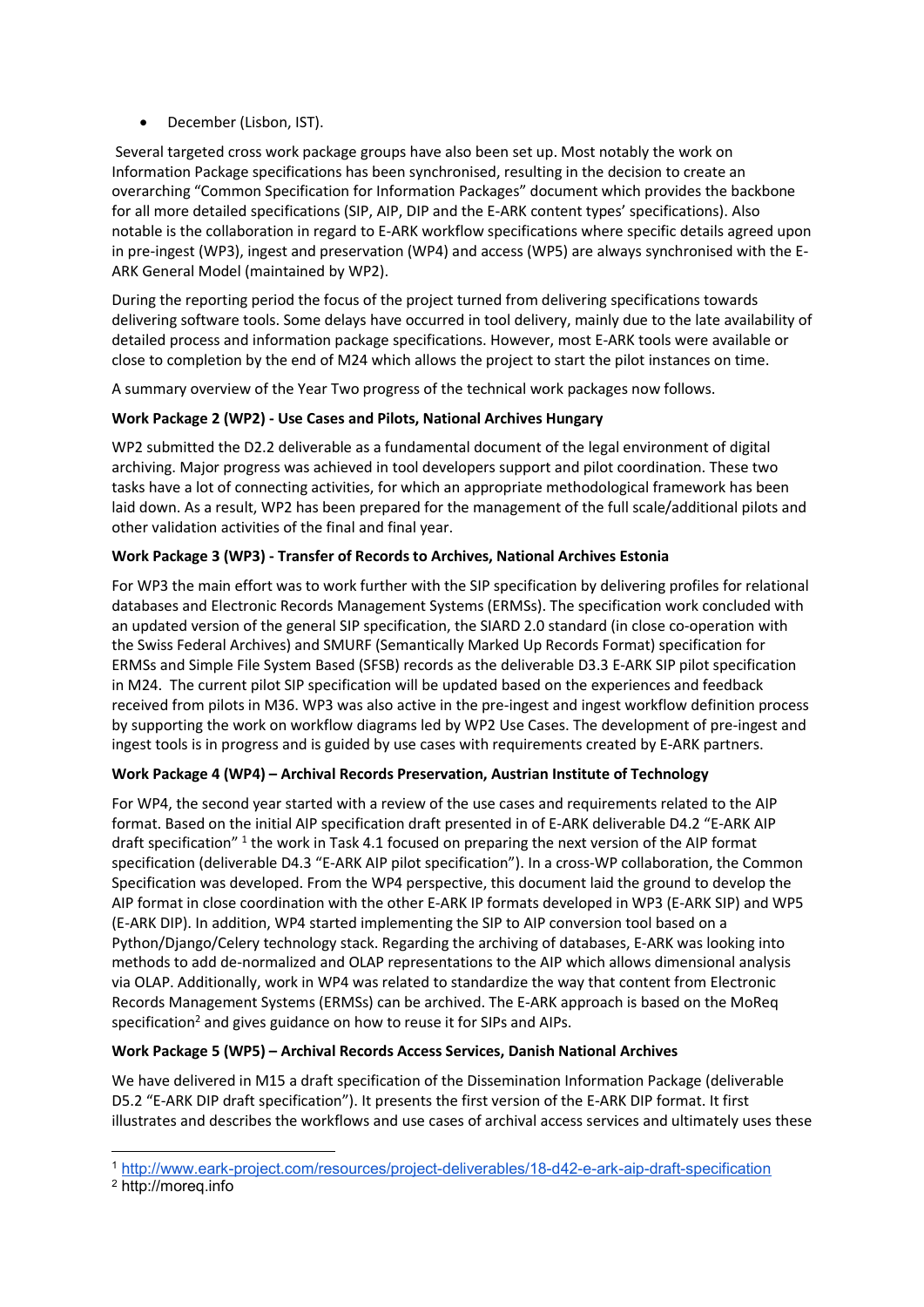to present the set of requirements to be followed when designing the final DIP format. As access to archival records is largely dependent on the tools and environments used, the secondary aim of the deliverable was to also go beyond the DIP format and look closely at the tools needed for preparing and using the DIP. Therefore, this deliverable is also being used in E-ARK as the basis for the tool development and to assure that the tools and DIP requirements are well aligned. The identification of tool requirements was also completed during this year, and the subsequent development of Access tools begun. At the end of the year, developers were well advanced in certain areas and could present prototypes of the search functionality; of the AIP-DIP conversion tool; of the IP viewer; and of the geodata presentation tools.

#### **Work Package 6 (WP6) – Archival Storage, Services and Integration, Austrian Institute Technology**

WP6 has produced two deliverables describing an architecture and prototype implementation for the storage, search, and access of E-ARK IPs in a scalable environment. The resulting E-ARK Integrated Platform Reference Implementation Prototype integrates (a) an IP creation and management system, (b) a repository for content search and access, and (c) a scalable storage and execution environment based on Apache Hadoop. The developed components have been harmonized and integrated with the ESSArch platform with respect to core functionality, interfaces (task definition, HDFS upload), used programming language (Python and Python libraries), and underlying execution systems (Celery, Linux). The resulting prototype enables users to control the creation of Information Packages and to upload the packages to the Hadoop-based infrastructure. The HDFS upload service has been extended to support the calculation of file checksums using MD5, SHA-1, and SHA-256 algorithms. A message broker has been employed to automate the ingestion of uploaded IPs into the Lily content repository. A search interface has been developed that supports searching - also complex objects like office and PDF documents - based on fulltext and selected metadata fields within and across IPs. The displayed results are directly linked with the Lily content repository allowing users to access data items contained in IPs at the file level.

## **Work Package 7 – Evaluation and Assessment Instituto Tecnico Lisbon, Portugal**

WP7 assessed the project pilots using a questionnaire based on the criteria defined in the first version of the Information Maturity Model (submitted under Deliverable 7.1). The questionnaire intended to assess the capabilities that will be developed / improved in the project prior to the deployment of the E-ARK solutions. The assessment process and results were described in Deliverable 7.2. The assessment process and the Maturity Model are currently being revised in order to create the second and final version of the information Maturity Model (to be submitted in M36). A functional prototype of the Knowledge Centre was developed and disseminated to the public (http://kc.dlmforum.eu/home). The prototype includes functional releases of the (1) EVOC service, (2) REQs service, (3) MoReq Schemas Validator, and (4) Maturity Assessment. The services goals and functionalities are described in Deliverable 7.3 along with the plans for future development of the Knowledge Centre**.**

# **Work Package 8 (WP8) – Project Dissemination, University of Brighton, UK**

In our second year, our project has moved from its awareness-raising phase to that of reporting on progress and recruitment of early users. We have continued to disseminate information about our work and our results via a wide variety of channels: online, a dedicated mailing list, publication of papers and by presentations at scientific conferences. We have organised our first event dedicated to the work of the Project and achieved our quality targets. At the end of the project's first year we extended our dissemination performance targets to ensure that they were challenging. We have both achieved and exceeded these, and will therefore extend these further again in our final Year.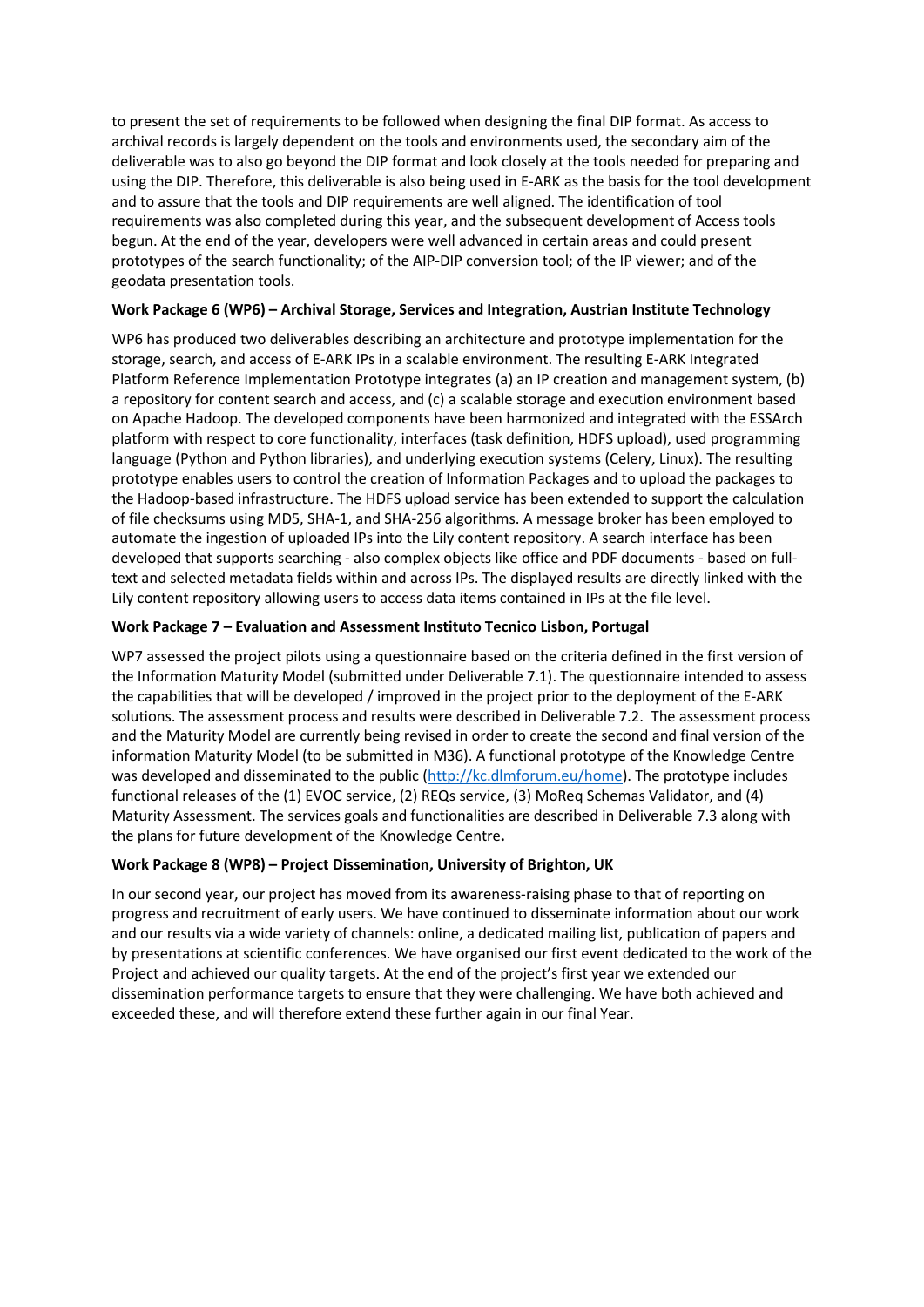

At the start of the project E-ARK established three stakeholder Advisory Boards as an integral component of project governance, as well as to enhance project communication and dissemination activities.

## **Advisory Boards**

The Advisory Boards' main contribution is to assess contributions to and from the project and to adjudicate on conflicting community views if these arise. In general terms, the Advisory Boards also:

- represent a range of stakeholder interests broader than those represented by project partners
- ensure E-ARK project outputs are compatible with relevant national and international standards and legislation
- keep the project work connected to best practice in digital preservation approaches, tools and services
- help disseminate information about and outputs of the E-ARK project to their stakeholder communities.

The Boards are open to all interested parties and represent a wide range of stakeholder interests. The current membership numbers for the three E-ARK Advisory Boards are:

| $\bullet$ | the Commercial / Technical Advisory Board | 10 organisations $(+1)$                  |
|-----------|-------------------------------------------|------------------------------------------|
| $\bullet$ | the Archival Advisory Board               | 27 members representing $18 (+4)$        |
|           | organisations                             |                                          |
| $\bullet$ | the Data Provider Advisory Board          | 4 institutions, 1 individual (no change) |

All completed project deliverables are circulated to the Boards following their submission to the EC. In year 2, Advisory Board members were sent the following deliverables:

- D5.2 (June 2015),
- D2.2, D6.1 (August 2015)
- D7.2 (October 2015)